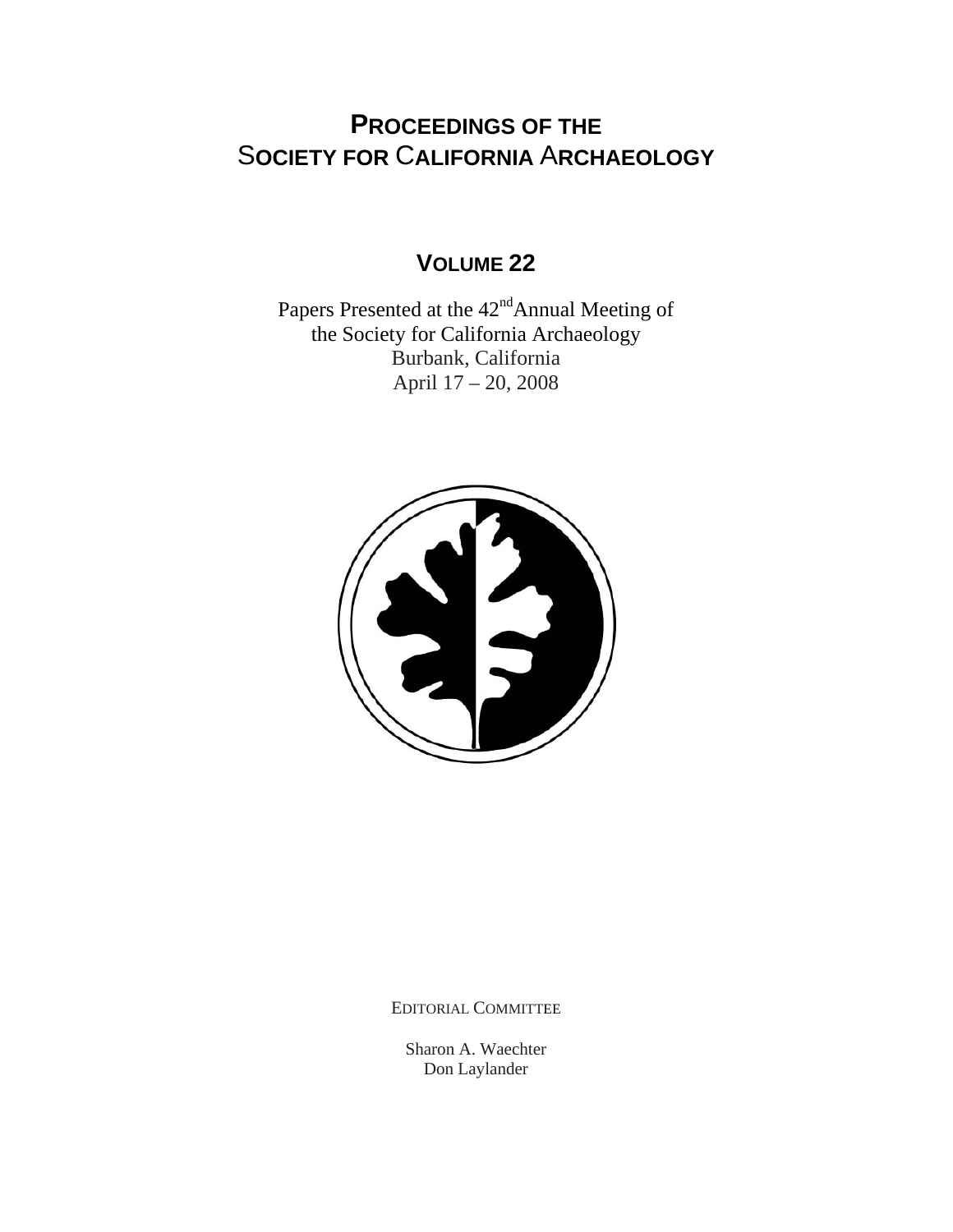### **TABLE OF CONTENTS**

R. Scott Baxter *[Santa Clara's German Neighborhood](http://www.scahome.org/publications/proceedings/Proceedings.22Baxter.pdf)*

Natalie J. Brodie *[Shells by the Shore: An Examination of Marine Invertebrates from the Spindrift Site in La Jolla,](http://www.scahome.org/publications/proceedings/Proceedings.22Brodie.pdf)  California*

Margaret Buss *[Caltrans Development of TEA Cultural Resources Management Project: Introduction](http://www.scahome.org/publications/proceedings/Proceedings.22Buss.pdf)*

Kim Christensen *[Recent Archaeological Excavations at the Cheney House Site, University of California, Berkeley](http://www.scahome.org/publications/proceedings/Proceedings.22Christensen.pdf)  Campus*

Oswaldo Cuadra Gutiérrez *[Archaeology along an Imposed Boundary: Research in the Tijuana-San Diego Region](http://www.scahome.org/publications/proceedings/Proceedings.22Cuadra.pdf)*

Shelly Davis-King *[Roadside Ethnographic Analysis](http://www.scahome.org/publications/proceedings/Proceedings.22Davis.pdf)*

Patrick J. Dempsey *[Calico -- The Olduvai Gorge Connection](http://www.scahome.org/publications/proceedings/Proceedings.22Dempsey.pdf)*

Danilo A. Drakic-Ballivián *[Initial Interpretations of the La Punta Site, Ensenada, Baja California](http://www.scahome.org/publications/proceedings/Proceedings.22Drakic.pdf)*

Sarah Farmer and Douglas Joseph La Rose

*[The Shell Bead Assemblage at CA-SDI-39: Evidence for Interregional Exchange at a Major](http://www.scahome.org/publications/proceedings/Proceedings.22Farmer.pdf)  Coastal Site in La Jolla, California*

Harumi Fujita *[Rhyolite Bifacial Preform Production at El Pulguero: A Prehistoric Quarry and Workshop Site in](http://www.scahome.org/publications/proceedings/Proceedings.22Fujita.pdf)  the Cape Region of Baja California*

Arleen Garcia-Herbst *[Conservation of a Significant Prehistoric Archaeological Site in Urban San Diego](http://www.scahome.org/publications/proceedings/Proceedings.22Garcia.pdf)*

Tom Garlinghouse *[Preliminary Analysis of Faunal Remains from Mission Period Features at Santa Clara](http://www.scahome.org/publications/proceedings/Proceedings.22Garlinghouse.pdf)*

Linn Gassaway *[Native American Fire Patterns in Yosemite Valley: Archaeology, Dendrochronology,](http://www.scahome.org/publications/proceedings/Proceedings.22Gassaway.pdf)  Subsistence, and Culture Change n the Sierra Nevada*

Donna L. Gillette *[Bones, Stones, and Cultural Markings: A Contextual Approach through Testing Provided by the](http://www.scahome.org/publications/proceedings/Proceedings.22Gillette.pdf)  Bennyhoff Award*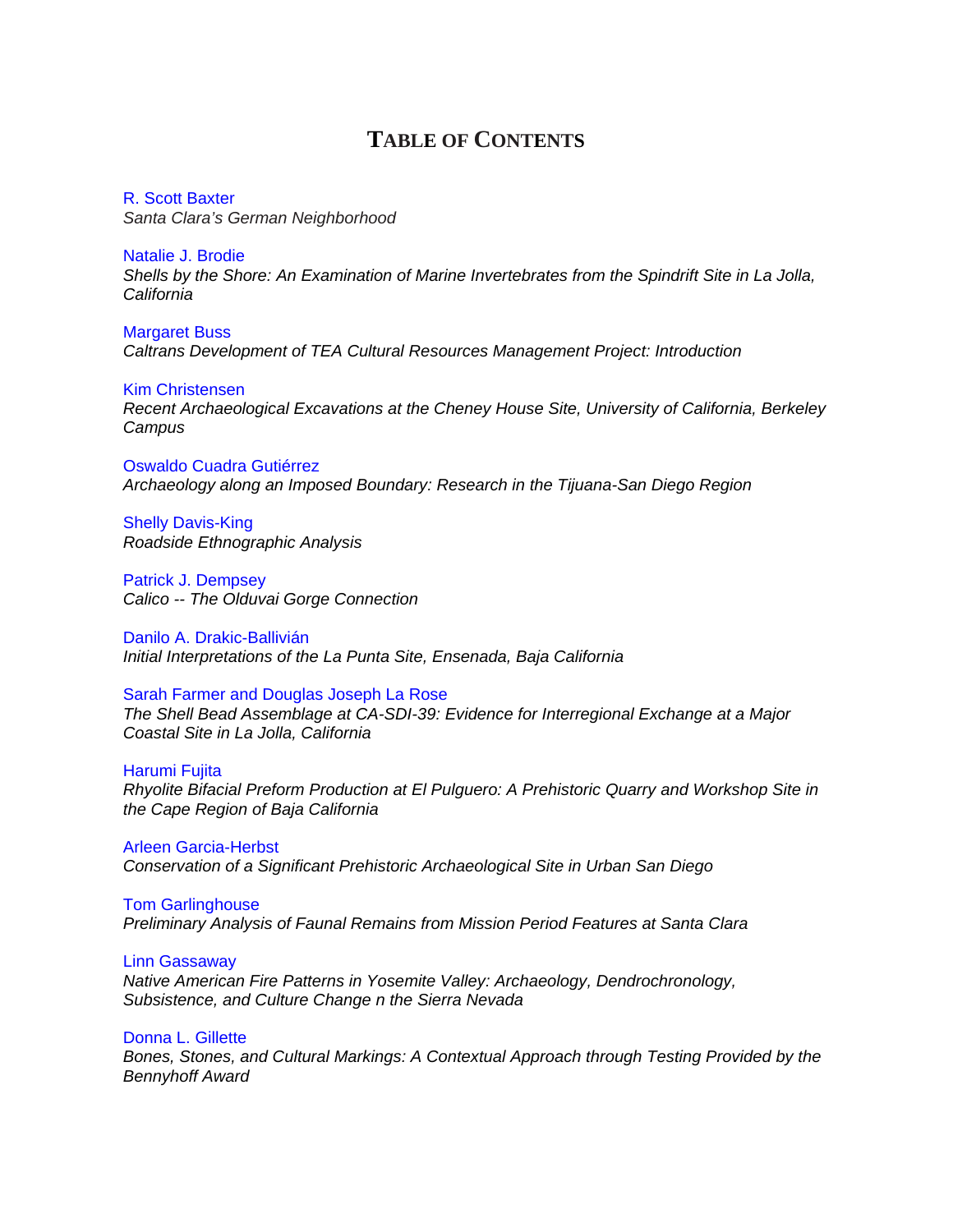#### Amy Suzanne Glover

*[Coffin It Up: The Influence of Social Status and Ethnicity in an Historic-Era Los Angeles](http://www.scahome.org/publications/proceedings/Proceedings.22Glover.pdf)  Cemetery*

Christopher Hardaker *[Calico Redux: Artifacts or Geofacts?](http://www.scahome.org/publications/proceedings/Proceedings.22Hardaker.pdf)*

Sandra E. Hollimon *[Gender and California Archaeology: You've Come a Long Way, Maybe](http://www.scahome.org/publications/proceedings/Proceedings.22Hollimon.pdf)*

Julia E. Huddleson and Dana Supernowicz *[A Processual Analysis Approach Towards Better Collaboration in Determining the Significance](http://www.scahome.org/publications/proceedings/Proceedings.22Huddleson.pdf)  of Multi-Component Historic Properties*

Laura Leach-Palm and Bryan Larson *[TEA Cultural Resources Archaeological Survey](http://www.scahome.org/publications/proceedings/Proceedings.22Leach.pdf)*

#### Judith Marvin

*[Cultural Resources Assessment: Southern California Edison Catalina Garage, Avalon, Catalina](http://www.scahome.org/publications/proceedings/Proceedings.22Marvin.pdf)  Island, Los Angeles County*

#### Marla M. Mealey

*[California State Parks Archaeology at Torrey Pines State Reserve: Past, Present, and Future](http://www.scahome.org/publications/proceedings/Proceedings.22Mealey.pdf)*

#### Jessica Skye Merizan

*[Home on the Range: Consumer Choice in Ceramic Wares and Construction of Identity at](http://www.scahome.org/publications/proceedings/Proceedings.22Merizan.pdf)  Annadel Farms*

#### Douglas H. Milburn, U. K. Doan, and Joanna Huckabee

*Spatial and Temporal Distributions of Archaeological Heated-Rock Cooking Structures in the [Transverse Mountain Ranges: Proposed Markers of Land-Use Shifts since the Early Holocene](http://www.scahome.org/publications/proceedings/Proceedings.22Milburn.pdf)*

#### Randall Milliken

*[Ethnographic Communities of Spanish-Contact Central California](http://www.scahome.org/publications/proceedings/Proceedings.22Milliken.pdf)*

[Carie S. Montero and Jerome King](http://www.scahome.org/publications/proceedings/Proceedings.22Montero.pdf)  *TEA GIS Database*

Vicki Philben and Eric Ritter *[Ceramic Assemblage from the Old Shasta County Hospital \(CA-SHA-4321H\), 1855-1900](http://www.scahome.org/publications/proceedings/Proceedings.22Philben.pdf)*

Andrew R. Pignolo *[Patterns in Stone: Mobility and the Distribution of Locally Important Lithic Material](http://www.scahome.org/publications/proceedings/Proceedings.22Pigniolo.pdf)*

Antonio Porcayo Michelini *[Proposal for Identifying San Dieguito Sites in Baja California](http://www.scahome.org/publications/proceedings/Proceedings.22Porcayo1.pdf)*

Antonio Porcayo Michelini and Jon Harman *[A Pictograph Rock Shelter in Guadalupe Canyon, Baja California, Mexico](http://www.scahome.org/publications/proceedings/Proceedings.22Porcayo2.pdf)* 

Seetha N. Reddy *[Harvesting the Landscape: Defining Protohistoric Plant Exploitation in Coastal Southern](http://www.scahome.org/publications/proceedings/Proceedings.22Reddy.pdf)  California*